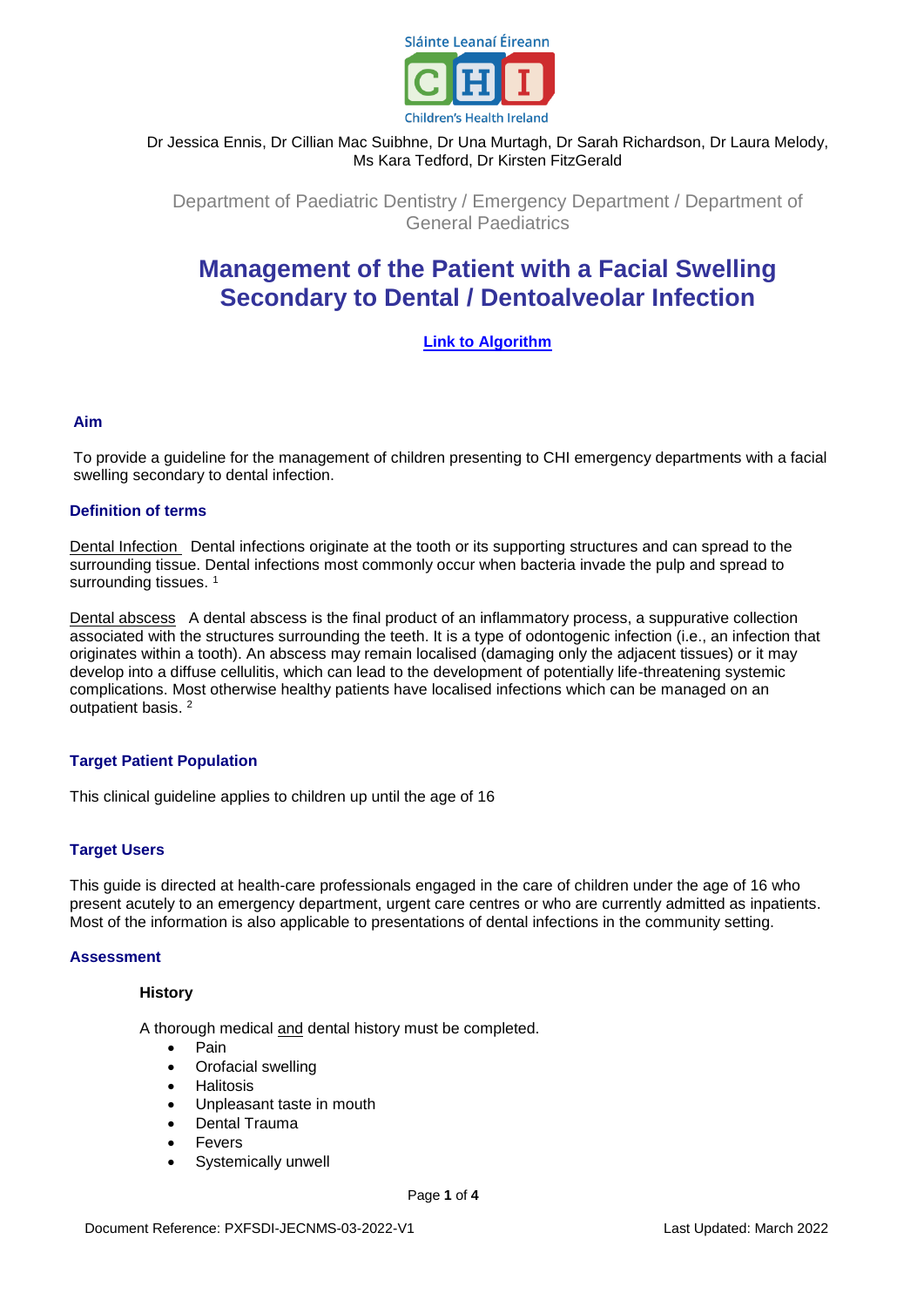

- Underlying conditions that may complicated dental care
	- o E.g. complex cardiac condition, bleeding disorder, malignancy, sickle cell disease, epilepsy, diabetes, immunodeficiency, severe developmental delay, autism
- Access to care
	- o E.g. homelessness, recent immigration, refugee/asylum seeker
- **Complexity** 
	- $\circ$  Ability to communicate issues of communication between the dental team and the
	- patient/parent/guardian/carer while in the surgery. Includes language barriers.

#### **Dental History**

- Previous dental review and advice given
- Previous dental trauma
- Dental or facial pain
- Exposure to sugary and high acidity foods and drinks (including processed fruit juice and cordial)
- Frequency, duration and who performs tooth brushing
- Frequency of bottles or sleeping with bottle teat or breast in mouth
- Chronic conditions which may impact saliva production or swallowing

#### **Examination**

- Initial Exam
	- o Look for evidence of systemic infection- fever, tachycardia, hypotension, tachypnoea
	- o ? Airway compromise- neck/floor of mouth swelling, excessive drooling, dysphonia, dysphagia- think Ludwigs angina and urgent ENT review.

*More serious complaints such as fever, facial oedema, trismus, dysphagia, or dysphonia can be symptoms of a more serious dental infection that has extended into deep neck spaces.<sup>3</sup>* Dental Exam (5)

- - Thoroughly examine all the oral soft tissues by reflecting the cheeks and lips including lifting the upper lip high
		- in cases with upper lip swelling, look high in the buccal gingiva for swelling
			- $\circ$  Look for early signs of decay including white or brown spots/lines along the top of the tooth adjacent to the gum line which don't brush off- in a young child this indicated severe levels of disease
			- o Check for loose or tender teeth
	- Abscess may be indicated by:
		- o tender gingival swelling or erythema
		- o erythema and cellulitis of facial skin overlying tooth, submandibular or periorbital
		- o trismus
		- o fever and systemic symptoms may be absent

#### **Differential Diagnosis** [3,5]

- Dental Abscess
- Orofacial Cellulitis
- **•** Osteomyelitis
- Deep neck space abscess
- Buccal space abscess
- **Parotitis**
- Cervical Lymphadenopathy
- Ludwigs angina
- **Sinusitis**
- Acute otitis media
- Infectious mononucleosis
- Salivary gland problems
- **Malignancy**



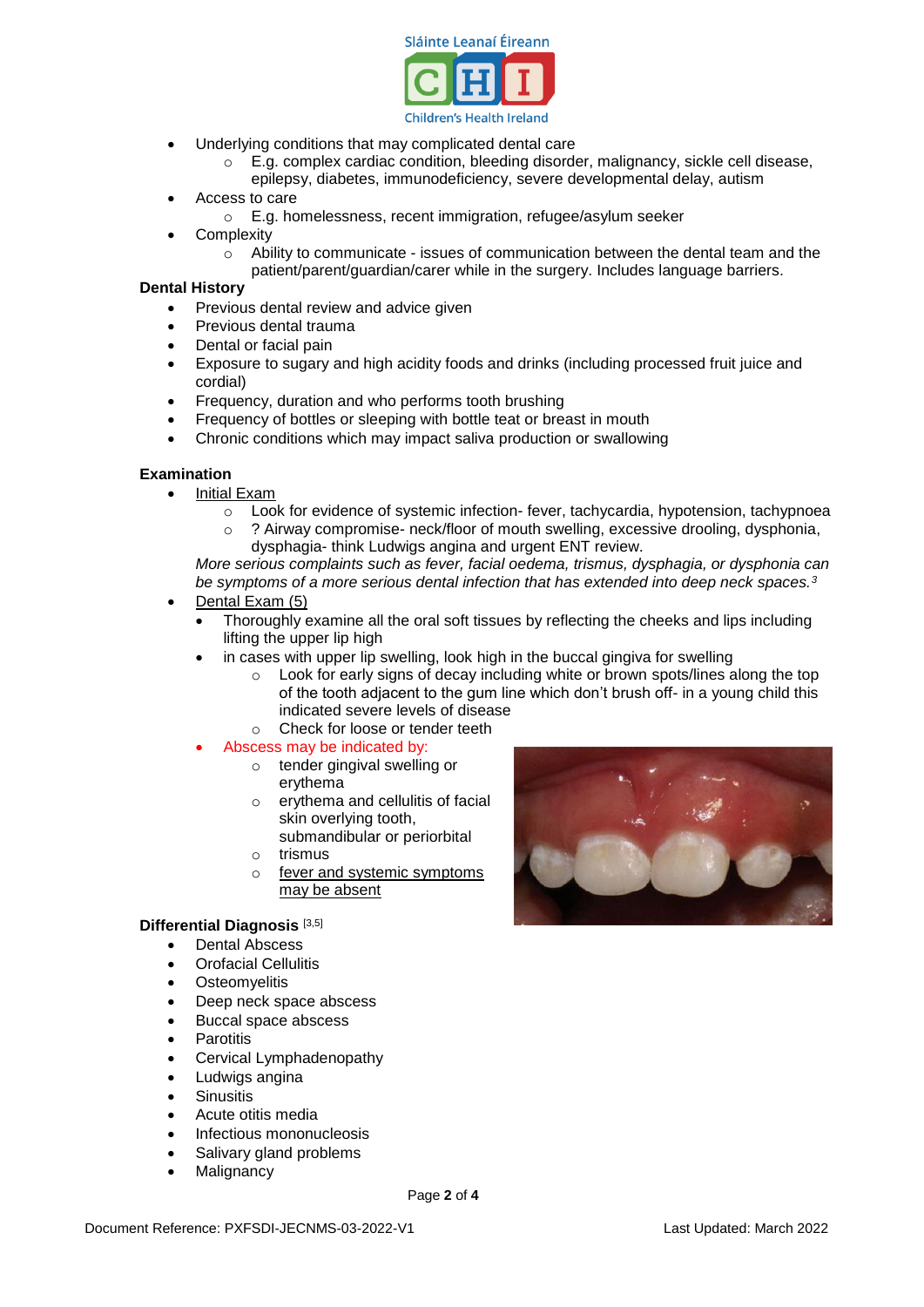

## **Investigations**

- Most children who are systemically well with mild- moderate orofacial pain and swelling do not require blood tests or imaging.
- If the child is systemically unwell and fits the criteria for sepsis, then they should be investigated and managed as per the local sepsis protocol.
- If there is concern over infection and inflammation spreading in to the deep orofacial and neck spaces, then urgent ENT consultation is advised and a decision over need for CT/MRI should be discussed.

## **Management: See CHI Paediatric formulary for individual drug monographs**

#### **Patients who are systemically well with local symptoms (including localised intraoral swelling) only, and no facial swelling:**

- Analgesia: refer to CHI pain management guideline and decide on appropriate analgesia as per age appropriate pain score
- Referral to primary care dentist for definitive treatment: parents to contact community dentist (HSE or private practice)
	- $\circ$  If concerned about compliance or access to dental care, team can investigate and provide dentist details etc. to family or request GP to follow up in a few days-weeks to check that they have accessed suitable care
- Discharge from ED, with red flag advice

#### **Patients whose symptoms indicate mild and slowly progressing local spread of infection:**

- Analgesia: refer to CHI pain management guideline and decide on appropriate analgesia as per age appropriate pain score
- Oral antibiotics 5 days $6$  (refer to CHI formulary for dosing)
	- o Amoxicillin (it is acknowledged that for most children and families, the phenoxymethylpenicillin regimen is challenging to adhere to, there amoxicillin is recommended as the drug of choice)
	- o Penicillin allergy:
		- **Metronidazole (1st choice for true, documented penicillin allergy or if recent failed** penicillin course, ensuring dose has been optimised before switching to a nonpenicillin antibiotic)
		- Clindamycin (2nd choice for penicillin allergy)
- Urgent dental referral (next working day): parents to contact own (HSE or private practice)
- Discharge from ED, with red flag advice

#### **Patients with severe infection (significant trismus, extra oral swelling, eye closing, floor of mouth swelling, difficulty breathing), systemic symptoms or rapidly progressing spread of infection:**

- Admission
- Consider airway protection, septic screen
- IV fluids if required
- IV antibiotics: refer to CHI formulary for dosing
	- $\circ$  Amoxicillin and Metronidazole
		- o Penicillin allergy: Clindamycin
- Analgesia
	- $\circ$  Refer to CHI pain management guideline and decide on appropriate analgesia as per age appropriate pain score
- Dental referral: Contact CHI dental service to discuss ongoing management needs